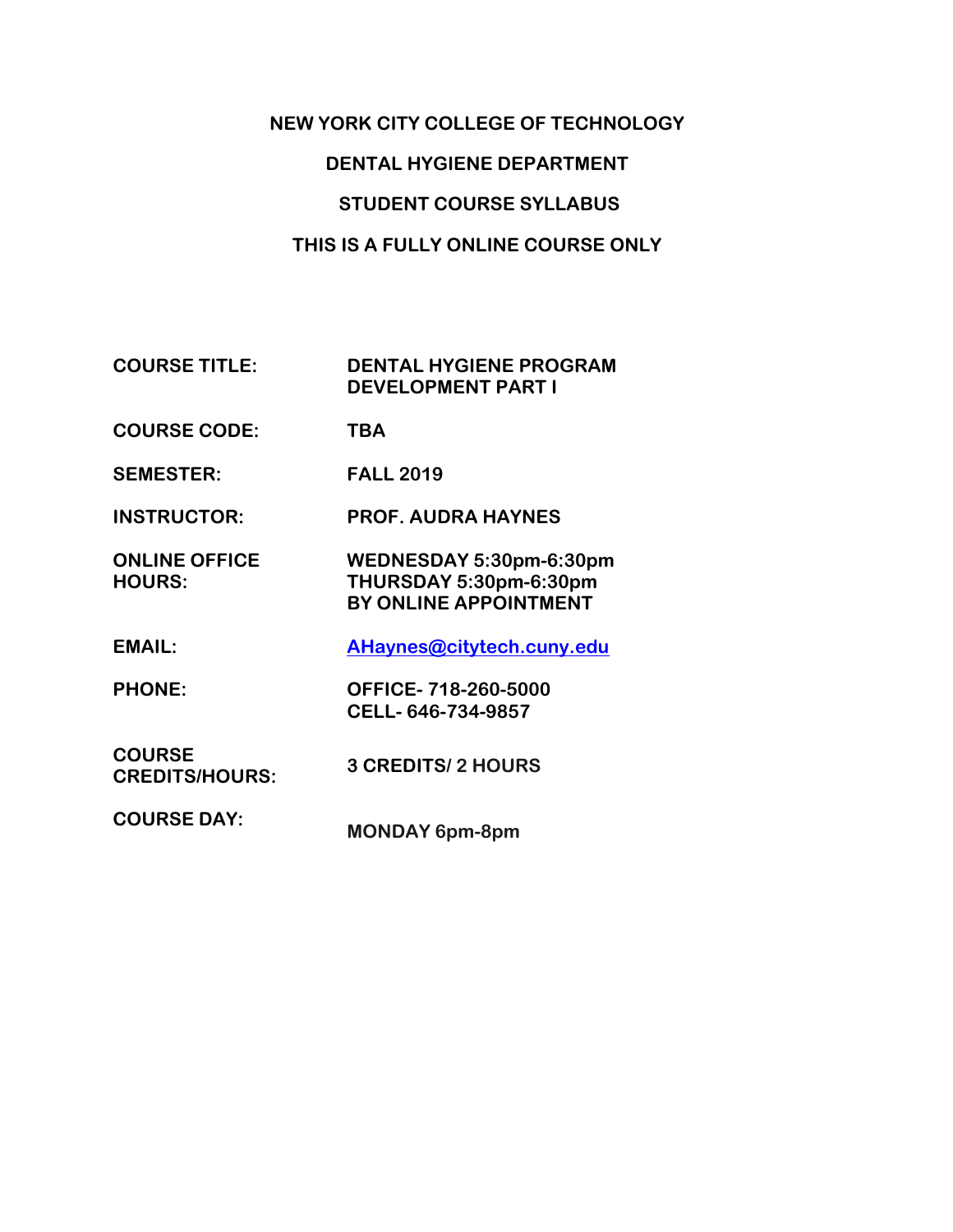### **COURSE DESCRIPTION:**

This course will study the basic approaches and methods for planning and evaluating dental public health programs. This includes learning the theories, methods, and models used in health promotion and health education, as well program evaluation. This course has been designated as a "Writing Intensive" (WI) course by City Tech. The requirements will include both informal and formal writing assignments. Both types of assignments must be completed and submitted by their due date for complete credit. The majority of the grade will be based on the completion and quality of each assignment. The assignments are not intended to make your academic life difficult but to help you better understand the course material and develop your own dental health prevention program.

### **REQUIRED EBOOKS:**

Community- Based Health Interventions Author: Sally Guttmacher, Patricia J Kelly, Yumary Ruiz-Janecko Publisher: John Wiley & Sons Incorporated

Evaluating Public and Community Health Programs Author: Muriel J Harris Publisher: John Wiley & Sons Incorporated

# **RECOMMENDED ADDITIONAL RESOURCES:**

**Ebook**: Introduction to Community and Public Health Author: Manoj Sharma, Paul W. Branscum, Ashutosh Atri Publisher: John Wiley & Sons Incorporated

# **Web Pages**:

https://www.cdc.gov/oralhealth/index.html https://www.cdc.gov/eval/guide/cdcevalmanual.pdf https://ctb.ku.edu/en/toolkits

# **COURSE FORMAT:**

This course is entirely online. Course content will be obtained from readings and supplemental material from instructor.

- 1. You will need a City Tech email account provided by the college.
- 2. You should have Internet access and be able to use the latest versions of Chrome, Firefox, Internet Explorer, Safari, or Edge. JavaScript, Java, and Cookies must be enabled. Allow pop-up windows. The latest technical requirements from Blackboard are found at:

https://help.blackboard.com/Learn/Student/Getting\_Started/Browser\_Support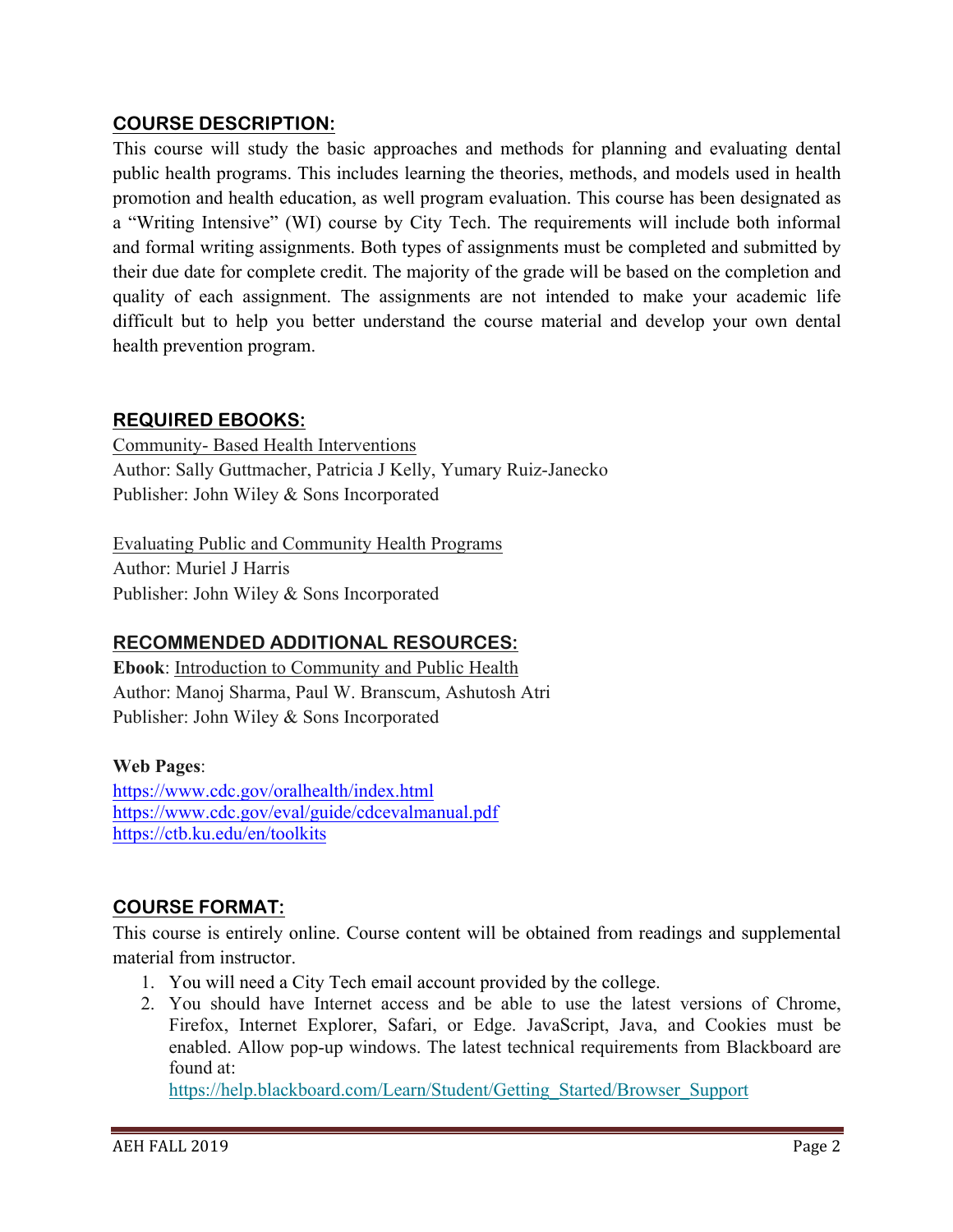- 3. If you intend to use BlackBoard Collaborate Ultra, choose the latest versions of Chrome or Firefox. Technical details are found at: https://help.blackboard.com/Collaborate/Ultra/Moderator/Get\_Started/Browser\_Support
- 4. A link that allows you to run a browser checker and get feedback as to whether you can run Blackboard and Collaborate Ultra can be found at: https://help.blackboard.com/Learn/Student/Getting\_Started/Browser Support/Browser\_Checker
- 5. You need access to computer with at least 256 MB RAM and an Internet connection via a 56K modem or the college T1 line.

All participants must be familiar with BlackBoard before the beginning of the semester. Below are the steps to access Websupport 1 for help with accessing "Beginners Guide to BlackBoard":

- 1. Go to the City Tech Home Page
- 2. Scroll down, click on "quick links."
- 3. Scroll down to "Websupport 1."
- 4. Click on "City Tech Online."
- 5. Choose Students. Scroll down to "Beginners Guide to BlackBoard," and click.
- 6. Click on "Beginners Guide to BlackBoard Course Info."

If you need help with Blackboard or Blackboard Collaborate, go to the Technology Enhancement Center in G-601, email iTEC@citytech.cuny.edu, call (718)254-8565, or take student workshops listed at http://websupport1.citytech.cuny.edu/workshops.html

We will be using OpenLab to post weekly discussions and to post ePortfolio.

We will be using eBooks for the semester, follow the link below to the library to access eBooks resources:

https://library.citytech.cuny.edu/#quicktabs-onesearch\_copy\_for\_sandbox=2

# **COURSE PARTICIPATION:**

Active and respectful participation is required for the course. All participants are required to read the assigned material and respond to postings on a weekly basis. Responses must be descriptive and thoroughly explained. Responses should be no more than 1 to 2 paragraphs in length. Responses to questions and assignments should be posted by Thursday evening to allow for participants to respond to posting prior to online class session on Monday evenings. A grading rubric will be used for Discussion Board postings.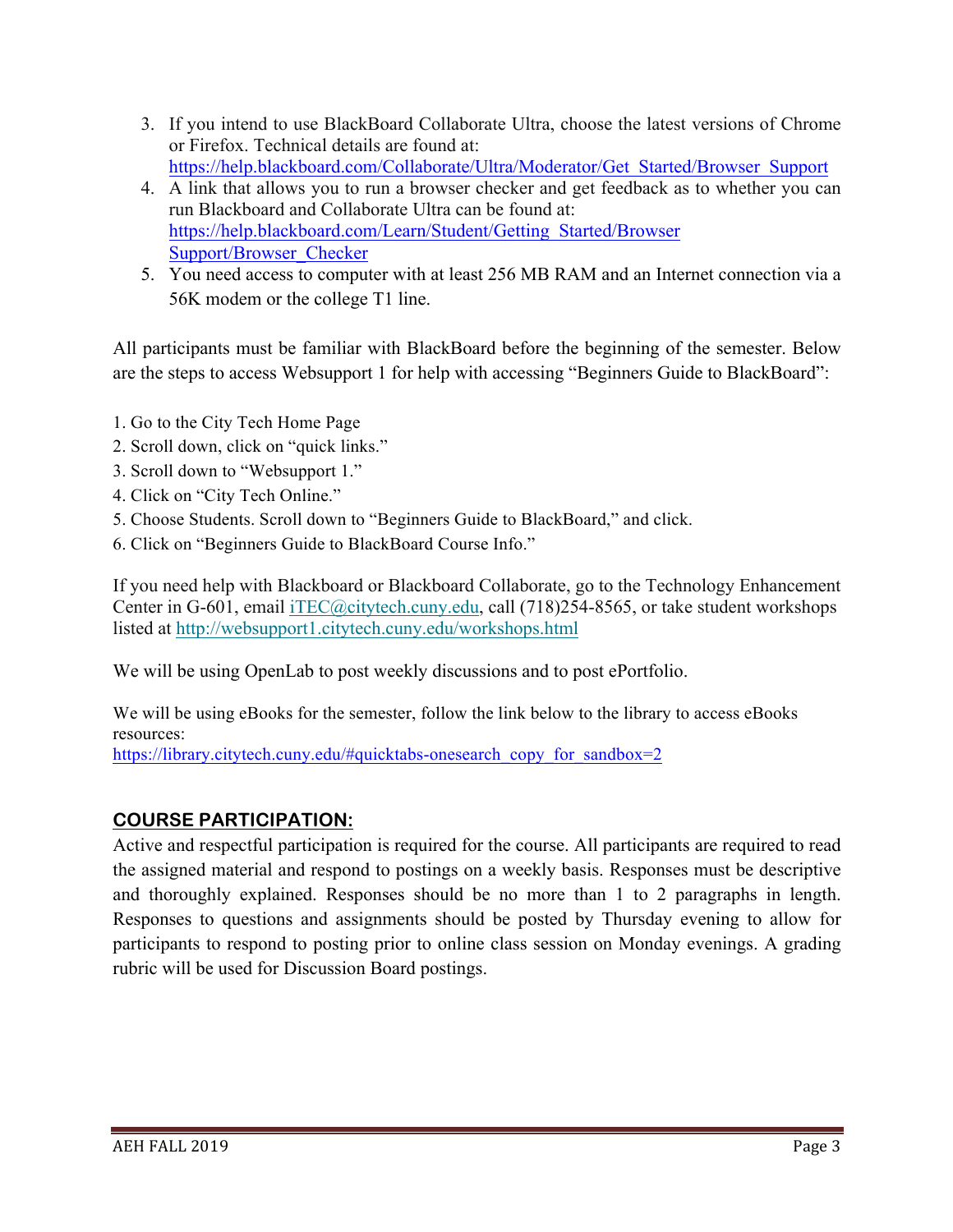### **NETIQUETTE GUIDE:**

This is online course involves weekly written responses posted on the Discussion Board. Professionalism and respect of all participants is expected. It is highly recommended that all participants read the CUNY School of Professional Studies netiquette guide:

http://catalog.sps.cuny.edu/content.php?catoid=2&navoid=205

### **COURSE GOALS AND OBJECTIVES:**

Upon completion of this course the student will be able to:

Utilize critical reading, logical thinking, and writing to understand the topic at hand.

Evaluate knowledge and skills in each of the following subject areas as they relate to community-based needs:

### **1. Describe the state of oral health in the United States:**

- Government influence on the dental care delivery system:
- Describe the dental care delivery system in the United States.
- **2. Identify the needs of a target population group by gathering and analyzing appropriate assessment data:**
- Describe cultural diversity.
- Describe the effect culture has on oral health care
- List barriers to obtaining and delivering oral health care.
- **3. Describe the prevention, control and treatment of oral diseases.**
- **4. Oral health education and promotion:**
- Describe health education and promotion principles.
- Outline the different learning and motivation theories.
- Describe how a dental hygienist could best educate a target population.
- Defend the need for preventive modalities in dental public health practice.
- Formulate channels of communication to promote interprofessional community collaboration.
- Compare the effectiveness, efficiency, practicality and economic feasibility of preventive measures when applied to community-based dental programs.

### **5. Program planning and evaluation:**

- Identify and use community dental health activities related to prevention and control of oral conditions and promotion of health.
- Assess, diagnose, plan, implement and evaluate a community-based program.
- Plan an evaluation for the community program.
- Describe the mechanisms of program evaluation.
- Identify possible constraints, alternatives and evaluation tools for the program.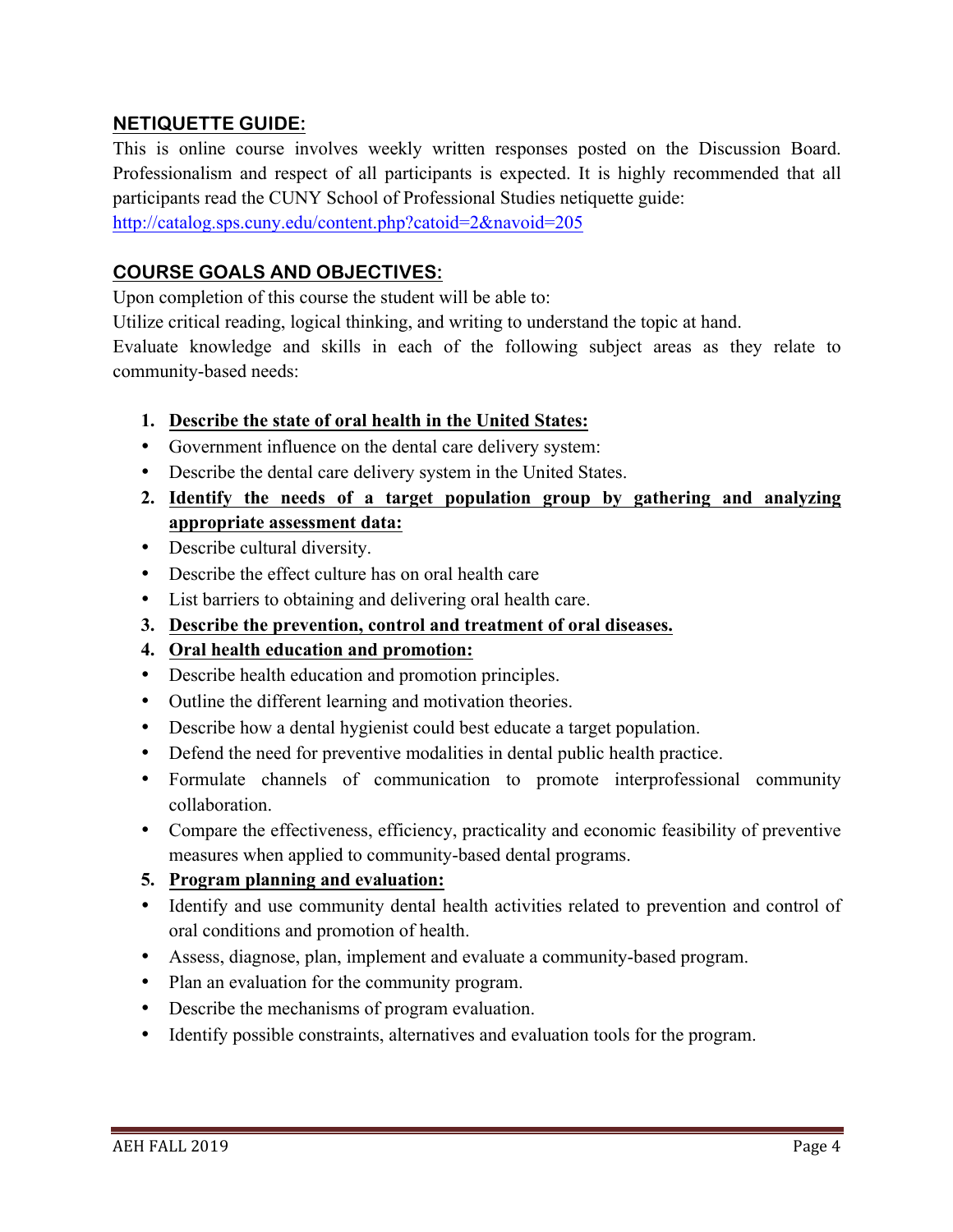### **COURSE ASSIGNMENTS:**

Assignments must be posted to BlackBoard the earliest Friday evening, no later than 11pm Sunday evening. As professionals you are expected to manage your time effectively. You will not be allowed to post assignments late. Points will be deducted from your final grade.

In the case of an emergency, students must contact the instructor as soon as possible to make arrangements for submitting assignments.

| <b>Course Assignments</b>        | % of Final Grade | <b>Due Date</b> |
|----------------------------------|------------------|-----------------|
| Needs Assessment                 | $10\%$           | Week 3          |
| <b>Literature Review</b>         | 10%              | Week 7          |
| Program Proposal                 | 20%              | Week 9          |
| Logic Model/Evaluation/Budget    | 20%              | Week 11         |
| Final Report on Oral Health      | 30%              | Week 12-14      |
| Weekly Discussions/Participation | 10%              | Weekly          |

# **COURSE GRADING:**

| Letter Grade              | Numerical Grade Range    | <b>Quality Points (QPA)</b> |
|---------------------------|--------------------------|-----------------------------|
| A                         | 93-100                   | 4.0                         |
| $A-$                      | 90-92.9                  | 3.7                         |
| $B+$                      | 87-89.9                  | 3.3                         |
| $\mathbf{B}$              | 83-86.9                  | 3.0                         |
| $B-$                      | 80-82.9                  | 2.7                         |
| $C+$                      | 77-79.9                  | 2.3                         |
| $\mathcal{C}$             | 70-76.9                  | 2.0                         |
| D                         | 60-69.9                  | 1.0                         |
| $\boldsymbol{\mathrm{F}}$ | 59.9 and below           | 0.0                         |
| WU                        | Unofficial Withdrawal    | 0.0                         |
|                           | (attended at least once) |                             |
| WF                        | Withdrew Failing         | 0.0                         |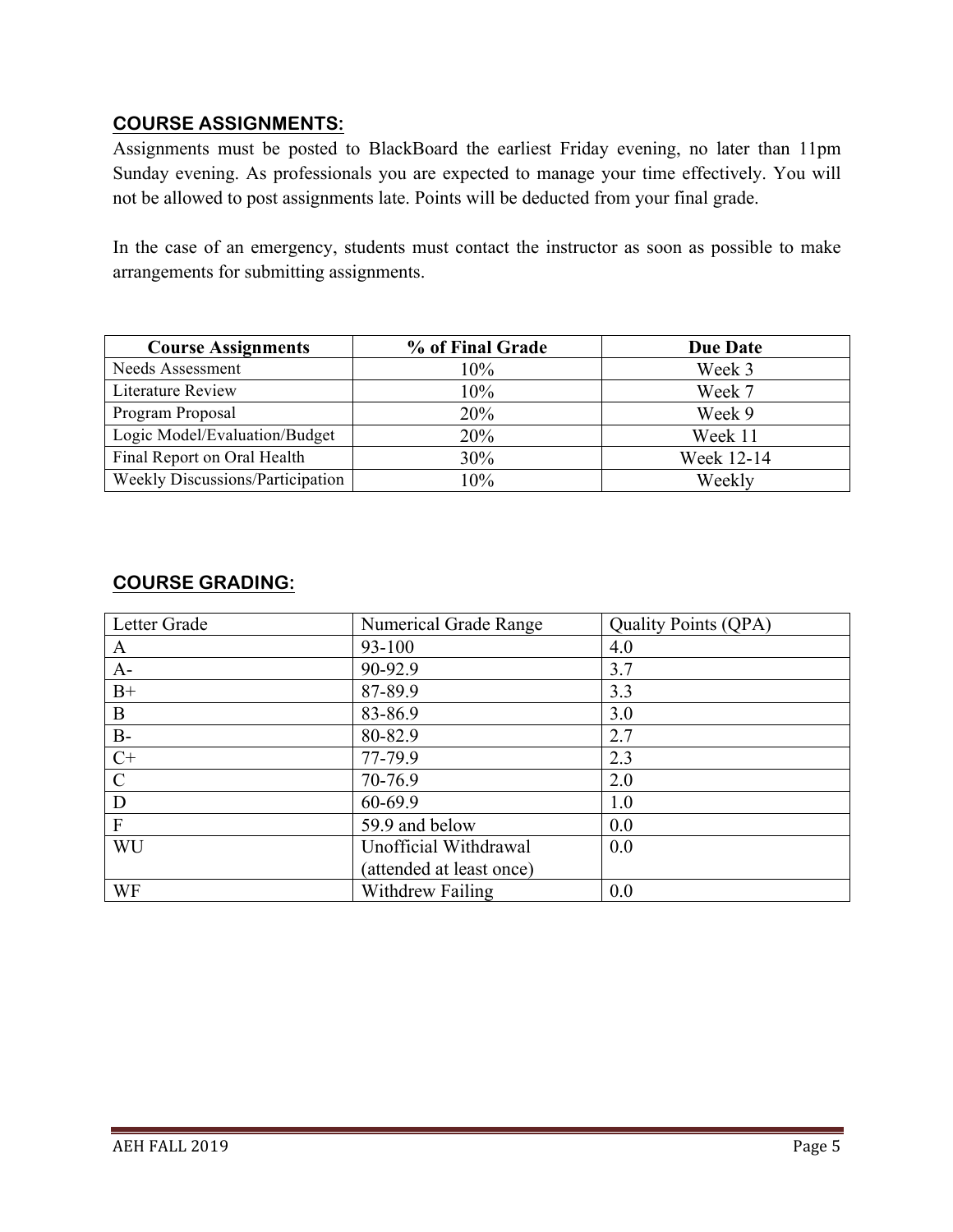# **ACADEMIC INTEGRITY:**

Academic Integrity at City Tech Students and all others who work with information, ideas, texts, images, music, inventions, and other intellectual property owe their audience and sources accuracy and honesty in using, crediting, and citing sources. As a community of intellectual and professional workers, the College recognizes its responsibility for providing instruction in information literacy and academic integrity, offering models of good practice, and responding vigilantly and appropriately to infractions of academic integrity. Accordingly, academic dishonesty is prohibited in The City University of New York and at New York City College of Technology and is punishable by penalties, including failing grades, suspension, and expulsion.

— NYCCT statement on academic integrity

New York City College of Technology, like all academic institutions, encourages and thrives on the open exchange of ideas. At City Tech, we expect everyone to conduct their intellectual work with honesty and integrity. With this goal in mind, and in response to the Report of the CUNY Committee on Academic Integrity (http://web.cuny.edu/ academics/infocentral/policies/academic-integrity-report.pdf), the NYCCT College Council approved a new academic integrity policy in May 2007. City Tech's academic integrity policy aims to deter academic dishonesty by students, and allow the college to process cases of academic dishonesty more effectively. This policy has been in effect as of August 27, 2008.

# **FORMAL SEMESTER ASSIGNMENT**

# **ORAL HEALTH INTERVENTION PROGRAM**

#### Oral Health Disparities in America

Oral health disparities are a major concern for many Americans. Race, ethnicity, gender, socioeconomic status, age, disabilities, and geographic location can have an influence on oral health. This semester, your project will be to develop a dental hygiene intervention program. Using the web link https://www.cdc.gov/oralhealth/index.html, choose a targeted population focusing on how disparities and cultural factors are influencing the oral health of that population. Based on this information, you will develop an oral health intervention program to address the needs of that population, accounting for cultural influences and disparities.

To help build towards the formal final assignment. You will have a series of informal written assignments that will not be graded but will be used to help plan and develop your intervention program.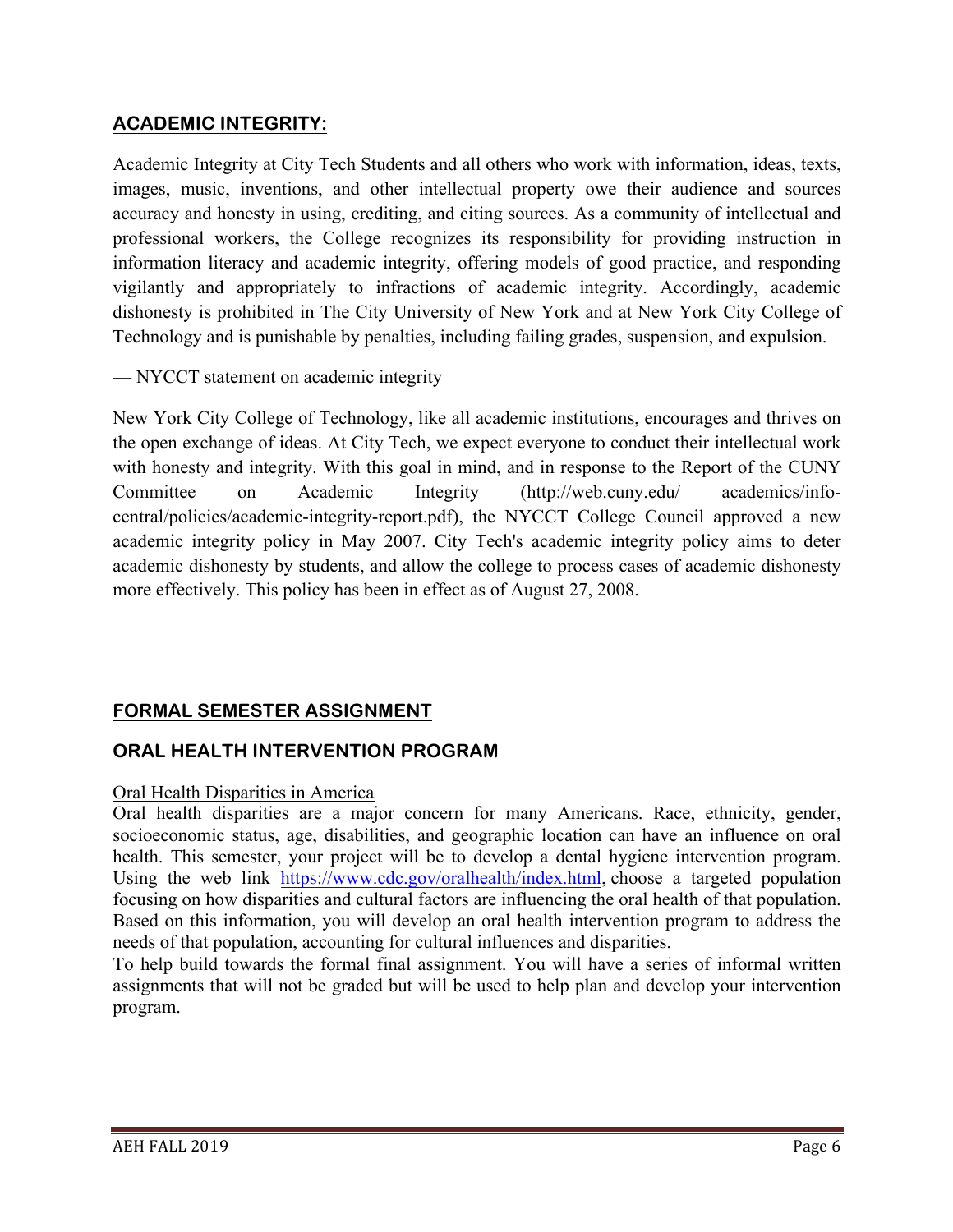# **COMPONENTS ORAL HEALTH INTERVENTION PROGRAM:**

Each student will:

- 1. Select a target population
- 2. Perform a needs assessment for the target population
- 3. Write a literature review on your target population
- 4. Develop an oral health intervention program
- 5. Develop a Logic Model with program goals, objectives, budget, and evaluation
- 6. Develop a power point presentation of your oral health intervention program

### **INFORMAL ASSIGNMENTS**

**Week 1:**

• What are some of your cultural norms, and do they influence your oral health behavior? What are some of the oral health disparities in your community?

**Week 2:**

• State who your targeted population group is and why you chose that group.

**Week 4:**

• Describe the type of dental hygiene program you want to develop and why.

**Week 5:**

• Describe one or two interventions you want to implement in your program and why.

**Week 11:**

• How have your views changed over the course of the semester and how will that influence your patient care in the future?

### **DISCUSSION BOARD POSTINGS:**

Students will be required to participate in weekly discussions posted on OpenLab based on material covered in class. The weekly postings and discussions will be worth **10%** of your final grade.

#### **On Discussion Board:**

You are required to review and respond to another classmate's answers.

You are encouraged to use the discussion board as a place to share ideas and suggestions with each other as you are in the process of developing your oral health intervention program.

Students are encouraged to use the site to share thoughts and ideas as well as post articles and stories related to oral health disparities.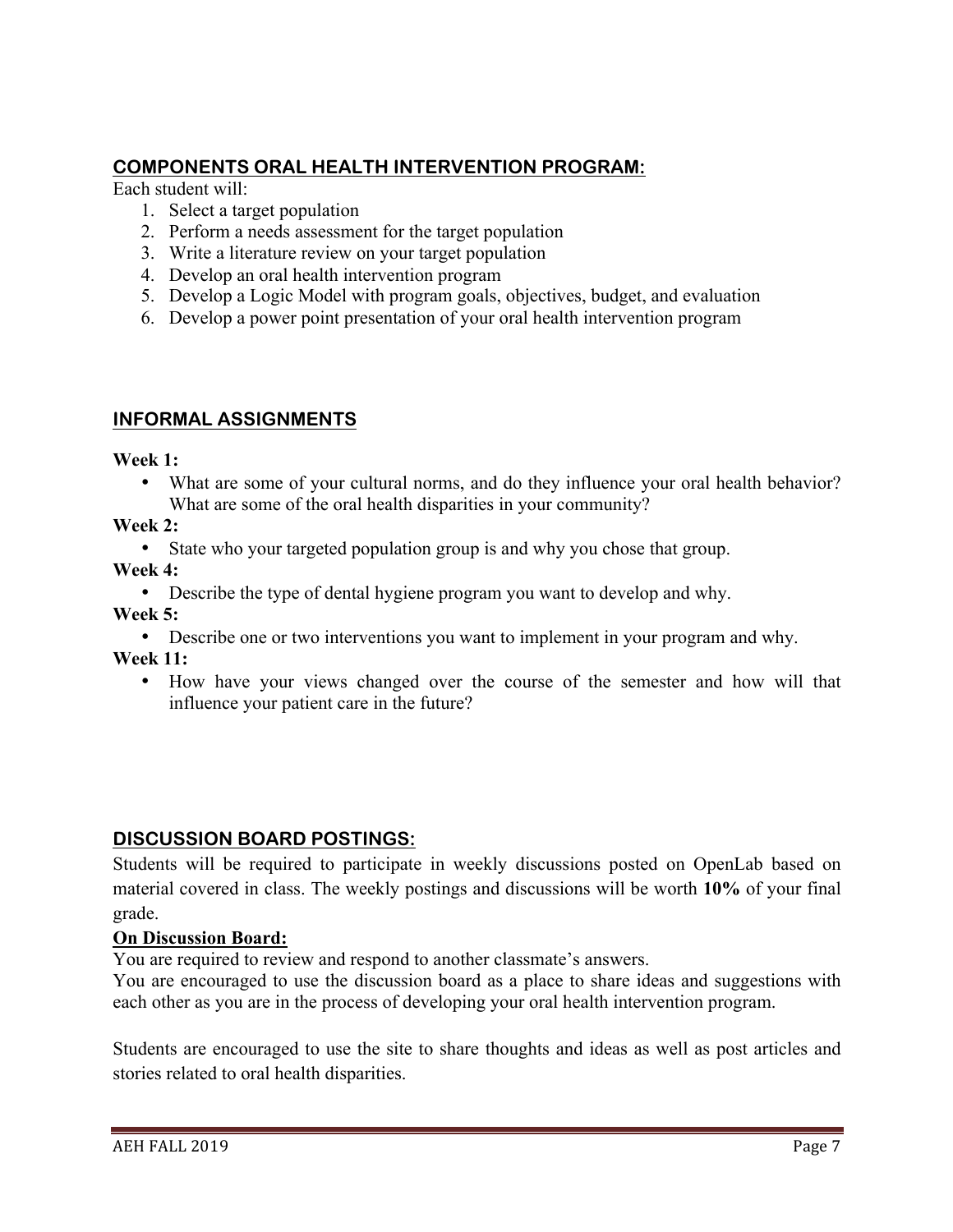| Criteria<br>Critical<br>Analysis             | Exemplary $=$ 3<br>Discussion posting<br>display an excellent<br>understanding of<br>the required<br>readings, videos, &<br>underlying<br>concepts.<br>Discussion<br>board<br>postings<br>were | Proficient = $2$<br>Discussion posting<br>display an<br>understanding of the<br>required readings,<br>videos, & underlying<br>concepts.<br>Discussion<br>board<br>postings contained all<br>the required elements. | Developing $= 1$<br>Discussion postings<br>repeat and summarize<br>basic, correct<br>information at a<br>foundational level.<br>Discussion<br>board<br>postings<br>contained<br>some (not all) of the<br>required elements. | Unsatisfactory = $0$<br>Discussion posting activity<br>show little or no evidence<br>that readings, lecture<br>material, or concepts were<br>completed or understood.<br>Postings are largely personal<br>opinions or feelings, without<br>supporting<br>statements<br>or<br>concepts | Score |
|----------------------------------------------|------------------------------------------------------------------------------------------------------------------------------------------------------------------------------------------------|--------------------------------------------------------------------------------------------------------------------------------------------------------------------------------------------------------------------|-----------------------------------------------------------------------------------------------------------------------------------------------------------------------------------------------------------------------------|---------------------------------------------------------------------------------------------------------------------------------------------------------------------------------------------------------------------------------------------------------------------------------------|-------|
|                                              | outstanding,<br>all<br>contained<br>required elements                                                                                                                                          |                                                                                                                                                                                                                    |                                                                                                                                                                                                                             |                                                                                                                                                                                                                                                                                       |       |
| Contribution                                 | Contributed to<br>discussion in a<br>substantive and<br>contributory way<br>above and beyond a<br>foundational level.<br>Participates above<br>the required weekly<br>posting.                 | Contributed to<br>discussion in a<br>meaningful way.<br>Student participates in<br>discussions on a weekly<br>basis.                                                                                               | Contributed somewhat<br>to the discussion; but<br>did not elicit anything<br>beyond a foundational<br>level.<br>Student<br>participates<br>periodically in weekly<br>discussions.                                           | Did not contribute to the<br>overall class discussion.<br>Students never participates<br>in weekly discussions.                                                                                                                                                                       |       |
| of<br>Quality<br>Writing and<br>Proofreading | Written responses<br>are free of<br>grammatical,<br>spelling or<br>punctuation errors.<br>The style of wring<br>facilitates<br>communication                                                   | Written responses are<br>largely free of<br>grammatical spelling or<br>punctuation errors, 0-2<br>errors grammatical.<br>The style of writing<br>facilitates<br>generally<br>communication.                        | Written responses<br>include some<br>grammatical, spelling<br>or punctuation errors<br>that distract the reader<br>(3-4 grammatical<br>errors)                                                                              | Written responses include<br>some grammatical, spelling<br>or<br>punctuation errors that<br>distract the reader (3-4<br>grammatical errors)                                                                                                                                           |       |

# **GRADING RUBRIC FOR DISCUSSION POSTING**

### **ePORTFOLIO:**

The ePortfolio provides the student the opportunity to create a professional website to showcase their best academic work for graduate school and job postings. The dental program intervention designed in this course will be incorporated into your ePortfolio. Below is the link the City Tech website for more information on ePortfolios:

https://openlab.citytech.cuny.edu/eportfolio/.

### **Portfolio would contain 2 pieces:**

- 1. A Competency Piece with Evidence
- 2. A personal reflection of that learner's experience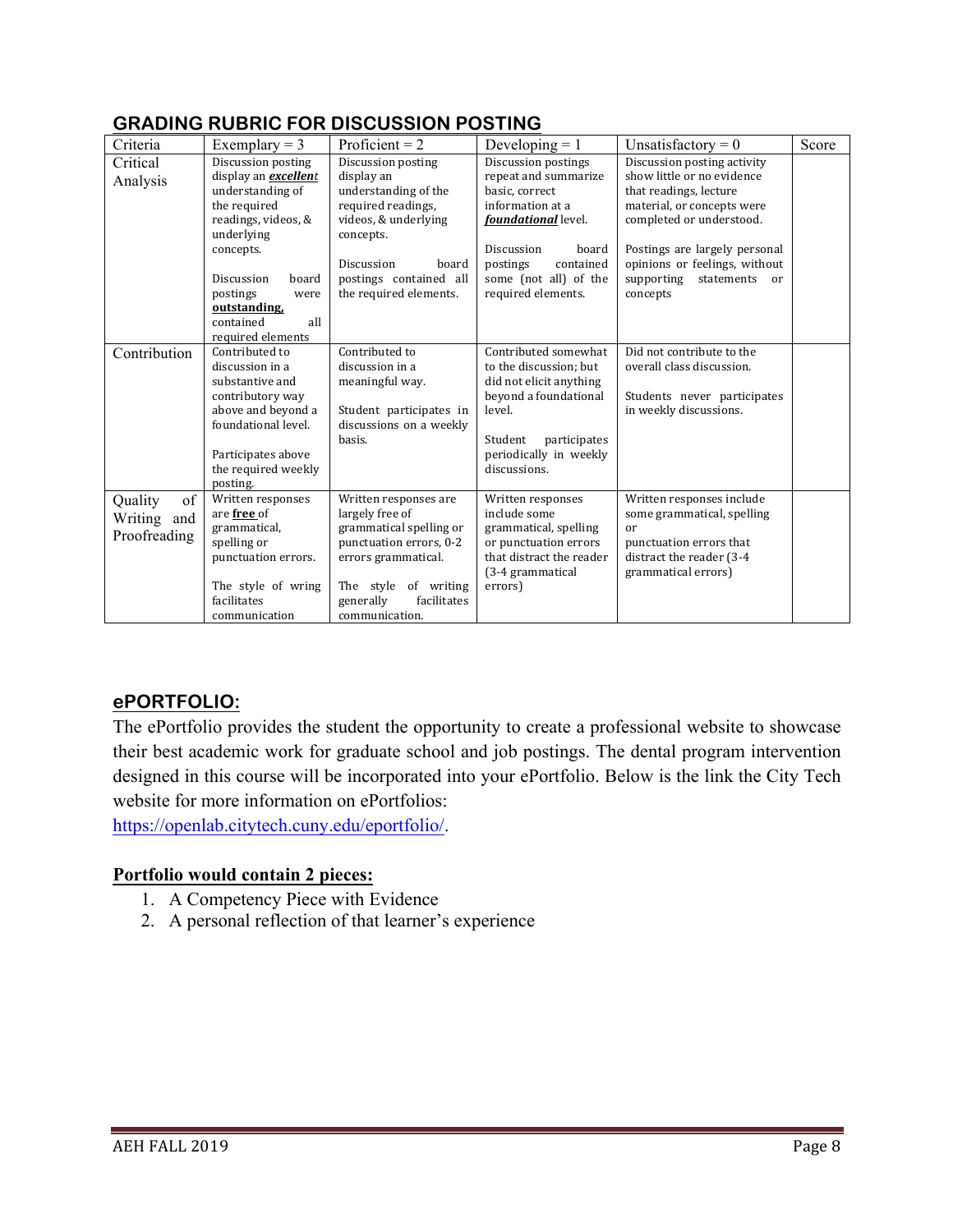# **COURSE OUTLINE**

| <b>Date</b>             | <b>Topic</b>                                                                                                                                                                                                                             | <b>Readings</b>                 | <b>Activities/Assignments</b>                                                                                                                                                                                                                                                                                         |
|-------------------------|------------------------------------------------------------------------------------------------------------------------------------------------------------------------------------------------------------------------------------------|---------------------------------|-----------------------------------------------------------------------------------------------------------------------------------------------------------------------------------------------------------------------------------------------------------------------------------------------------------------------|
| Week<br>1               | Class Introduction to<br>$1_{-}$<br><b>Online Course</b><br><b>Syllabus Review</b><br>2.<br>Introduction to Program<br>3.<br>Development and<br>Evaluation<br>Topic Discussion "Oral Health In<br>America"<br>1. Oral Health Disparities | Guttmacher<br>Sharma<br>Harris  | Prior to First Class Session, view<br>TED Talk: Ron Gutman, "The<br>Hidden Power of Smiling"<br>Respond the following question:<br>If the power of the smile has such<br>a profound impact on overall well-<br>being. Do you feel that there is an<br>impact on individuals with poor<br>oral health, Why or Why not? |
|                         |                                                                                                                                                                                                                                          |                                 | <b>Choose a Target Population</b>                                                                                                                                                                                                                                                                                     |
| Week<br>$\overline{2}$  | Socioeconomic Determinants of<br>Health:<br>1. Needs Assessments:<br>Determining Programs<br>and Services<br>Community Assessment:<br>2.<br>Needs Assessment for<br><b>Targeted Population</b>                                           | Guttamacher<br>Harris<br>Sharma | <b>Discussion Postings</b>                                                                                                                                                                                                                                                                                            |
| Week<br>3               | Writing a Program Proposal                                                                                                                                                                                                               | Guttamacher<br>Harris<br>Sharma | <b>Discussion Postings</b><br><b>Needs Assessment Draft Due</b>                                                                                                                                                                                                                                                       |
| Week                    | Writing Goals and Objectives                                                                                                                                                                                                             | Guttamacher                     | <b>Discussion Postings</b>                                                                                                                                                                                                                                                                                            |
| $\overline{\mathbf{4}}$ |                                                                                                                                                                                                                                          | Harris<br>Sharma                | <b>Needs Assessment Due</b>                                                                                                                                                                                                                                                                                           |
| Week<br>5               | Planning Models                                                                                                                                                                                                                          | Guttamacher<br>Harris<br>Sharma | <b>Discussion Postings</b><br><b>Literature Review Draft Due</b>                                                                                                                                                                                                                                                      |
| Week<br>6               | Logic Models                                                                                                                                                                                                                             | Guttamacher<br>Harris<br>Sharma | <b>Discussion Postings</b>                                                                                                                                                                                                                                                                                            |
| Week<br>7               | Logic Models                                                                                                                                                                                                                             | Guttamacher<br>Harris<br>Sharma | <b>Discussion Postings</b><br><b>Literature Review Due</b>                                                                                                                                                                                                                                                            |
| Week<br>8               | Funding Research/Budget<br>Development                                                                                                                                                                                                   | Guttamacher<br>Harris<br>Sharma | <b>Discussion Postings</b><br><b>Logic Model Draft Due</b><br><b>Program Proposal Draft Due</b>                                                                                                                                                                                                                       |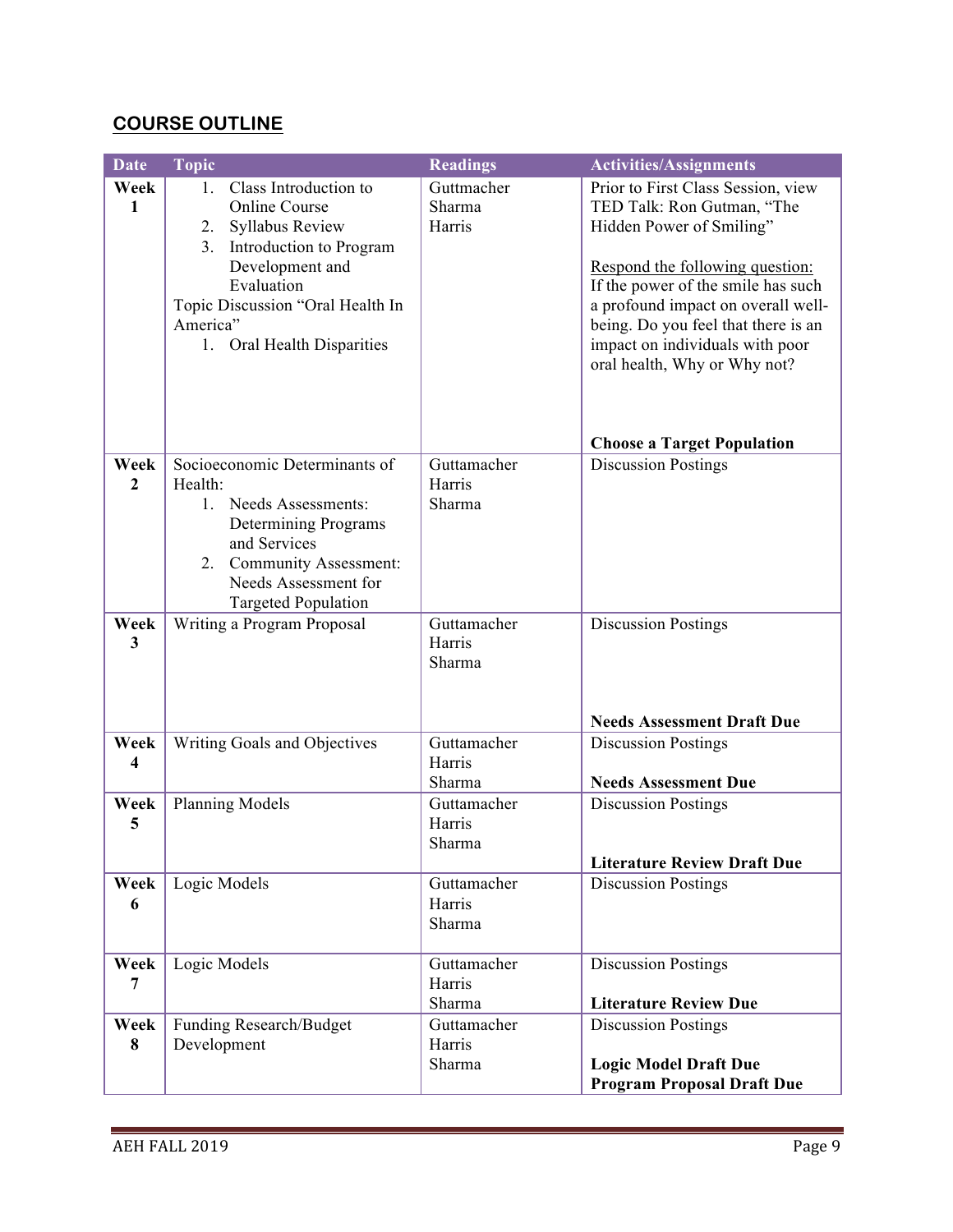| Week<br>9 | Funding Research/Budget           | Guttamacher<br>Harris | <b>Discussion Postings</b>      |
|-----------|-----------------------------------|-----------------------|---------------------------------|
|           | Development                       | Sharma                |                                 |
|           |                                   |                       |                                 |
| Week      | Program Evaluation:               | Guttamacher           | <b>Discussion Postings</b>      |
| 10        | Pretest/Posttest                  | Harris                |                                 |
|           |                                   | Sharma                | <b>Program Proposal Due</b>     |
| Week      | Program Evaluation:               | Guttamacher           | <b>Discussion Postings</b>      |
| 11        | Pretest/Posttest                  | Harris                |                                 |
|           |                                   | Sharma                |                                 |
| Week      | <b>Guest Presentation</b>         |                       | <b>Student Feedback</b>         |
| 12        |                                   |                       | Question/Answers                |
|           |                                   |                       |                                 |
|           |                                   |                       |                                 |
|           |                                   |                       | <b>Logic Model Due</b>          |
| Week      | <b>Student Project PowerPoint</b> |                       | <b>Student Feedback</b>         |
| 13        | Presentation:                     |                       | Question/Answers                |
|           | 10 minutes/student                |                       |                                 |
|           | 5 minutes for presentation        |                       |                                 |
|           | 5 minutes for question/answers    |                       |                                 |
| Week      | <b>Student Project PowerPoint</b> |                       | <b>Student Feedback</b>         |
| 14        | Presentation:                     |                       | Question/Answers                |
|           | 10 minutes/student                |                       |                                 |
|           | 5 minutes for presentation        |                       |                                 |
|           | 5 minutes for question/answers    |                       |                                 |
| Week      | <b>Final Project Due</b>          |                       | All components of dental        |
| 15        |                                   |                       | intervention program with edits |
|           |                                   |                       | and revisions.                  |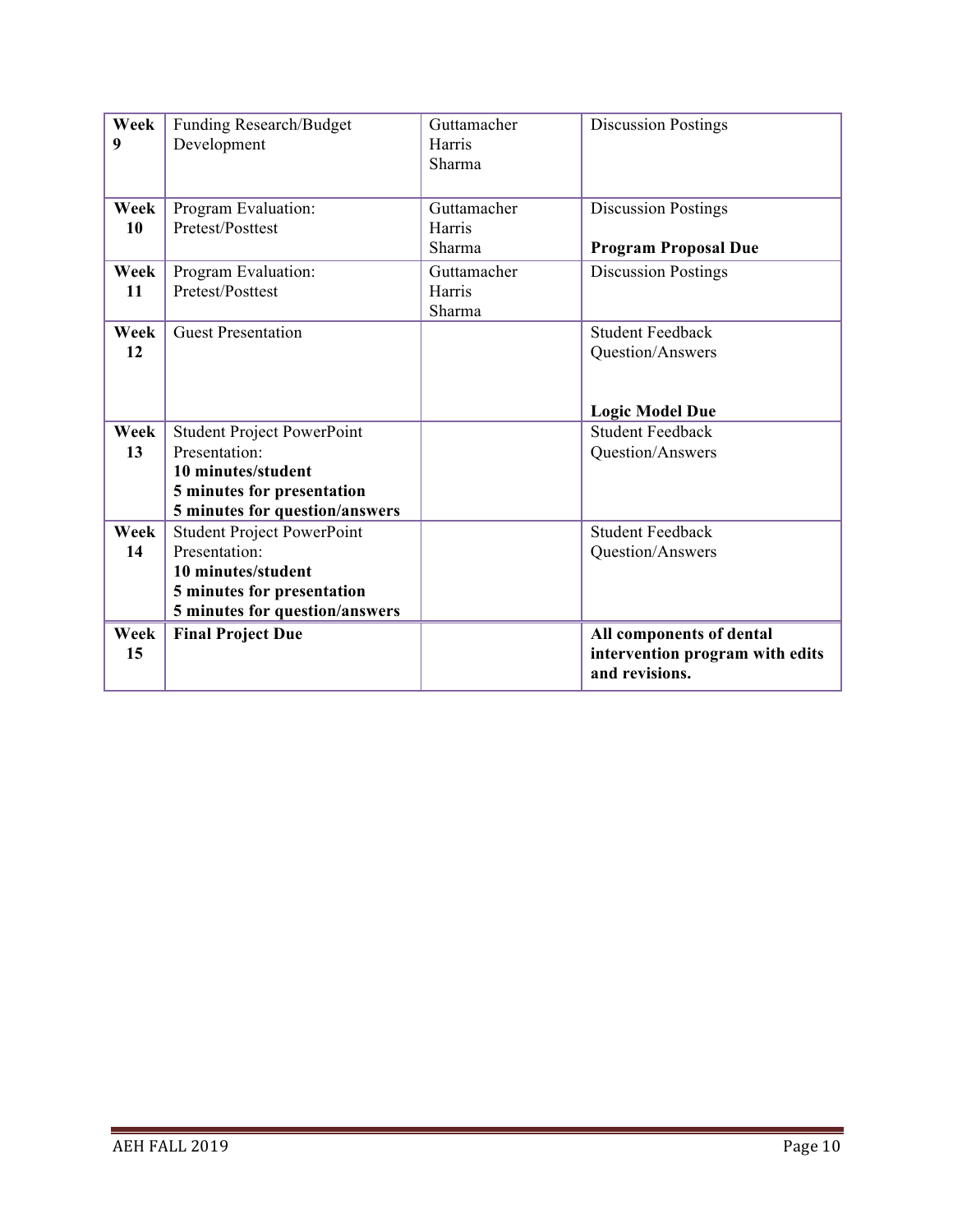# **PROGRAM DEVELOPMENT AND EVALUATION PART I**

# **ASSIGNMENT LIST**

### **FORMAL SEMESTER ASSIGNMENT**

#### **ORAL HEALTH INTERVENTION PROGRAM**

#### Oral Health Disparities in America

Oral health disparities are a major concern for many Americans. Race, ethnicity, gender, socioeconomic status, age, disabilities, and geographic location can have an influence on oral health. This semester, your project will be to develop a dental hygiene intervention program. Using the web link https://www.cdc.gov/oralhealth/index.html, choose a targeted population focusing on how disparities and cultural factors are influencing the oral health of your chosen population. Based on this information, you will develop an oral health intervention program to address the needs of that population, accounting for cultural influences and disparities.

To help build towards the formal final assignment. You will have a series of informal written assignments that will not be graded but will be used to help plan and develop your intervention program.

#### **COMPONENTS ORAL HEALTH INTERVENTION PROGRAM:**

Each student will:

- 7. Select a Target Population
- 8. Perform a Needs Assessment for the target population
- 9. Write a Literature Review on your target population
- 10. Develop an Oral Health Intervention Program
- 11. Develop a Logic Model with program goals, objectives, budget, and evaluation
- 12. Develop a Power Point presentation of your oral health intervention program

#### **FORMAL ASSIGNMENT TIMELINE:**

Your assignments are to be submitted on time, due at the beginning of class. If any material is submitted late, there will be a 20-point grade deduction off your final grade.

**Week 1:**

• Choose a Target Population

**Week 3:**

- Needs Assessment draft due.
- Needs Assessment should be 2-3 pages, doubled spaced, APA style, with at least 2 references.

**Week 4:**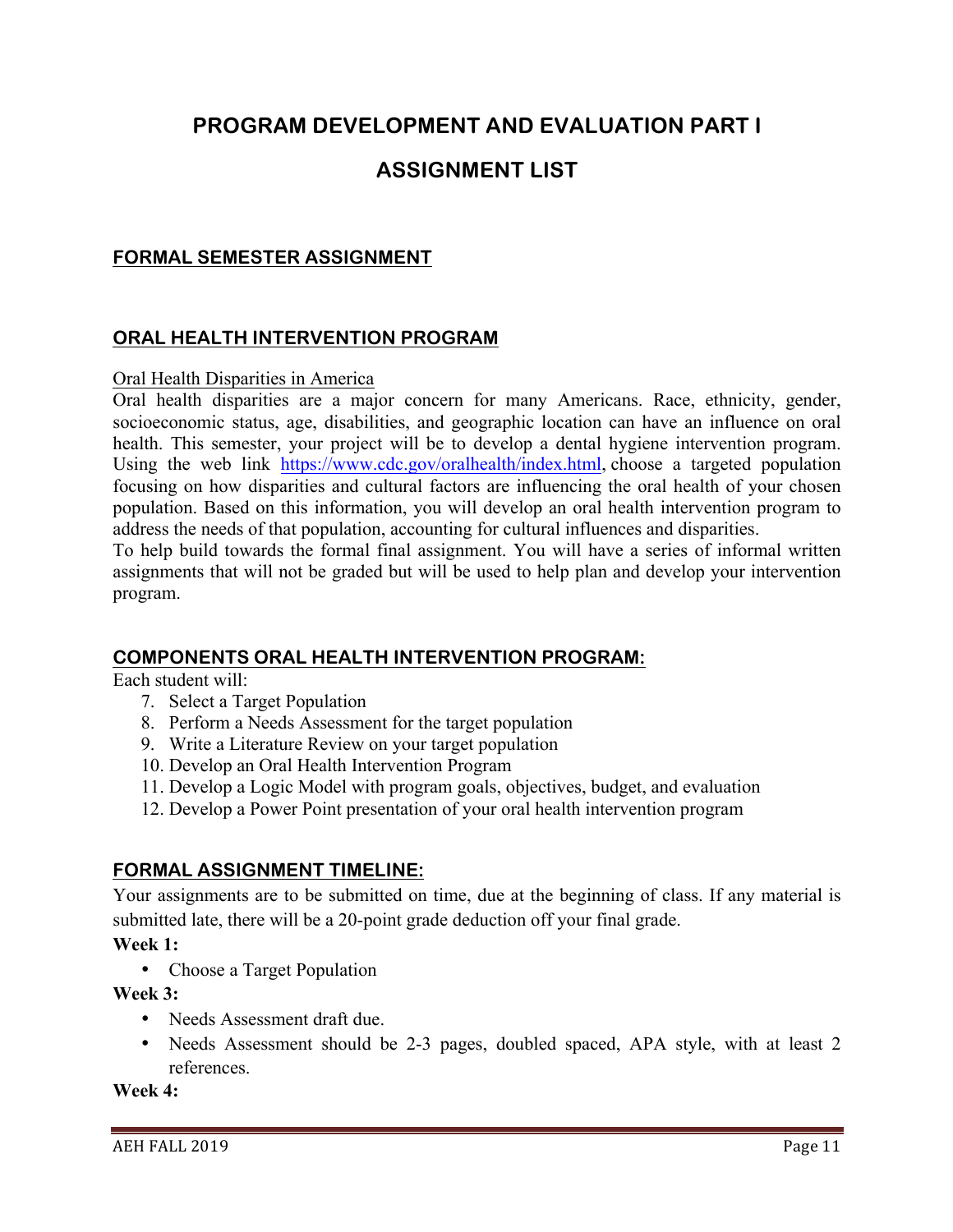• Needs Assessment due

### **Week 5:**

- Literature Review draft due
- Literature Review should be 3-4 pages, doubled spaced APA style, with at least 4 outside references

**Week 7:**

• Literature Review due

**Week 8:**

• Program Proposal/Logic Model draft due

**Week 10:**

• Program Proposal due

**Week 12:**

• Logic Model due

**Week 13/14:**

• Student PowerPoint Presentation

**Week 15:**

• Final Project due

# **INFORMAL SEMESTER ASSIGNMENTS**

**Week 1:**

• What are some of your cultural norms, and do they influence your oral health behavior? What are some of the oral health disparities in your community?

**Week 2:**

• State who your targeted population group is and why you chose that group.

**Week 4:**

• Describe the type of dental hygiene program you want to develop and why.

**Week 6:**

• Describe one or two interventions you want to implement in your program and why.

**Week 12:**

• How have your views changed over the course of the semester and how will that influence your patient care in the future?

# **CLASS ACTIVITIES:**

### **WEEK 1:**

Prior to First Class Session, view TED Talk: Ron Gutman, "The Hidden Power of Smiling" Respond the following question:

If the power of the smile has such a profound impact on overall well-being. Do you feel that there is an impact on individuals with poor oral health, Why or Why not?